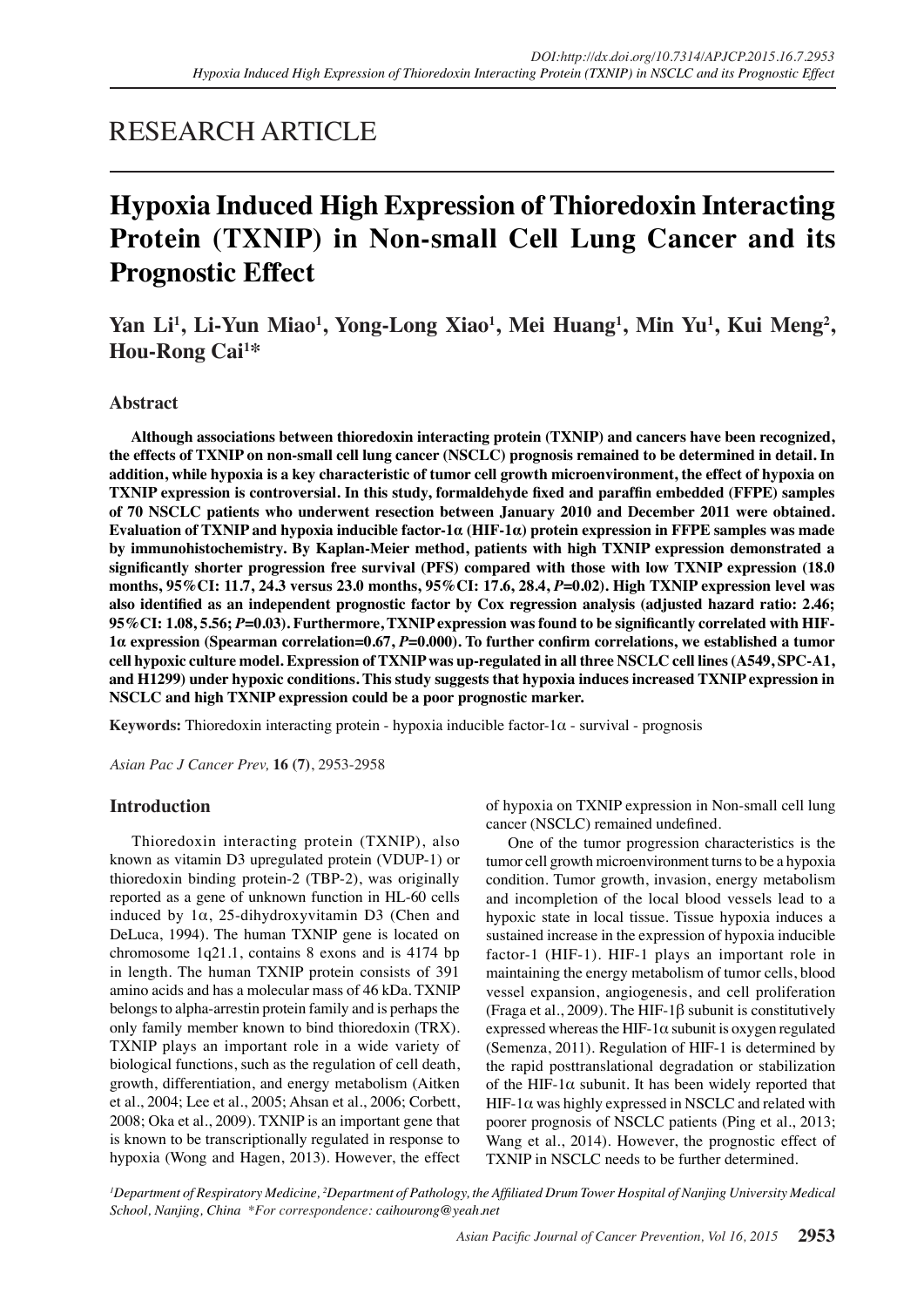#### *Yan Li et al*

The aim of our study was to investigate the expression and the prognostic effect of TXNIP in NSCLC patients. Furthermore, the relationship between TXNIP and HIF- $1\alpha$  was studied. In addition, the influence of hypoxia microenvironment on TXNIP expression in NSCLC cell lines was also explored.

### **Materials and Methods**

#### *Patients and tissue samples*

Formaldehyde fixed and paraffin embedded (FFPE) NSCLC samples of 70 patients who underwent surgery in the department of thoracic surgery, the Affiliated Drum Tower Hospital of Nanjing University Medical School (Nanjing, China) between January 2010 and December 2011 were retrospectively studied. All the pathology diagnoses were reviewed by two senior pathologists (K Meng and J Yang) according to the WHO criteria (Brambilla et al., 2001). After pathological diagnoses, pTNM stages of 70 patients were designated according to the 7th edition of the TNM classification of malignant tumors (Goldstraw et al., 2007). The detailed data of all the patients showed in Table 1. The study was approved by the Ethic Committee of Drum Tower Hospital and each patient gave written informed consent.

#### *Immunohistochemistry (IHC)*

Evaluation of TXNIP and HIF-1 $\alpha$  protein expression in FFPE samples was detected by IHC. Consecutive 3μm sections were cut and placed on polylysine coated slides for further analysis. Each paraffin section was deparaffinized and rehydrated through dimethylbenzene and graded alcohols. After the slides were prepared, antigen retrieval was carried by pressure cooking the slides with citric acid buffer (pH 6.0 for 1 min). 3% H2O2 was used to block the endogenous peroxidase activity. To block nonspecific staining, the slides were incubating with 5% bovine serum albumin (BSA) in phosphate buffer saline (PBS) for 15 min. The adjacent two slides were then incubated overnight at 4℃ with mouse monoclonal TXNIP antibody (1:100 dilution, MBL, Japan), and rabbit polyclonal HIF1- $\alpha$  antibody (1:100 dilution, Abcam, USA), respectively. In order to reduce variability, all samples from each group were stained at the same time in a single experiment using a single batch of antibody diluted in PBS with BSA. Slides were then washed by PBS and incubated with biotinylated goat anti-rabbit IgG antibody (1:500 dilution, Abcam, USA) for half an hour at 37℃. The reaction product was developed by diaminobenzidine tetrahydrochloride. At the end, the slides were counterstained with hematoxylin. Thereafter, the tissues were washed in distilled water for 5 minutes, dehydrated sequentially and mounted in resinous mountant. Positive controls were included in each run, as well as negative controls were performed with no primary antibody.

#### *Evaluation of TXNIP/HIF-1α expression*

Evaluation of TXNIP and HIF-1α expression was independently performed by two independent pathologists who were blinded to clinical data. The immunostaining

intensity and the percentage of positive cells distribution of TXNIP and HIF-1 $\alpha$  were calculated for further analysis. Percentages of positive tumor cells defined in at least five areas by 400× magnification were averaged. The mean percentage was then designed to five gradations:  $0, <5\%$ ; 1, 5%-25%; 2, 26%-50%; 3, 51%-75%; and 4, >75%. Staining intensity was calculated and marked as follows: weak, 1; moderate, 2; and intense, 3. The intensity and percentage scores were multiplied to yield a composite score of 0 to 12 for each sample. Composite scores of 0 to 3 were defined as indicating low TXNIP or low HIF-1 $\alpha$  expression respectively, while scores of 4 to 12 were considered to indicate high TXNIP or high HIF-1 $\alpha$ expression.

#### *Cell culture and hypoxia model*

NSCLC cell lines (A549, SPC-A1and H1299), human umbilical vascular endothelial cell line (HUVEC) and human fetal lung fibroblast cell line (HFL-1) were purchased from ATCC and maintained in our laboratory. All the cell lines were cultured in recommended growth medium in 37°C and 5%  $CO<sub>2</sub>$ . As previously reported (Shi et al., 2013), a hypoxic cell culture model was established with hypoxic chamber in our laboratory. Three NSCLC cell lines, A549, SPC-A1 and H1299 were cultured under two different oxygen concentrations, 1% and 20%, respectively. For three-dimensional (3D) cell culture, each NSCLC cell line  $(1 \times 10^6)$  was mixed with HUVEC cells  $(1 \times 10^6)$  and HFL-1 cells  $(1 \times 10^6)$  in Matrigel (BD Bioscience, USA). After 24 hours culture, cells were collected and total RNA were extracted by Trizol (Invitrogen, USA) for reverse transcription-polymerase chain reaction (RT-PCR) analyses.

#### *Real time RT-PCR*

cDNA was synthesized from 2μg of total RNA and random hexamers using the Takara Reverse Transcription kit (Takara, Japan). Quantitative RT-PCR was performed in 48-well plates using a StepOne Real-time PCR system (ABI, USA). All reactions were performed in triplicate and verified by melting curve analysis. The relative amount of mRNA in each sample was normalized to GAPDH transcript levels. Primer sequences were as follows: TXNIP, forward: 5'-AGAGCCAACAGAACAGAAGAA-3' and reverse: 5'-AGAGGCAGATCATTTAAGAGTG-3'; GAPDH, forward: 5'- CAATGACCCCTTCATTGACC -3' and reverse: 5'- TGGAAGATGGTGATGGGATT -3'.

#### *Follow-up visit of patients*

Patients with NSCLC were interviewed by telephone. The progression (recurrence or metastasis) of NSCLC was confirmed by radiology examination or medical record collected from the Drum Tower Hospital. Progression free survival (PFS) time was defined as the time elapsed since the resection of the tumor to the date of disease progression or death.

#### *Statistical analysis*

Differences between clinicopathological variables and the expression of TXNIP were examined by Chi-square test (or Fisher's exact test if any sample number was less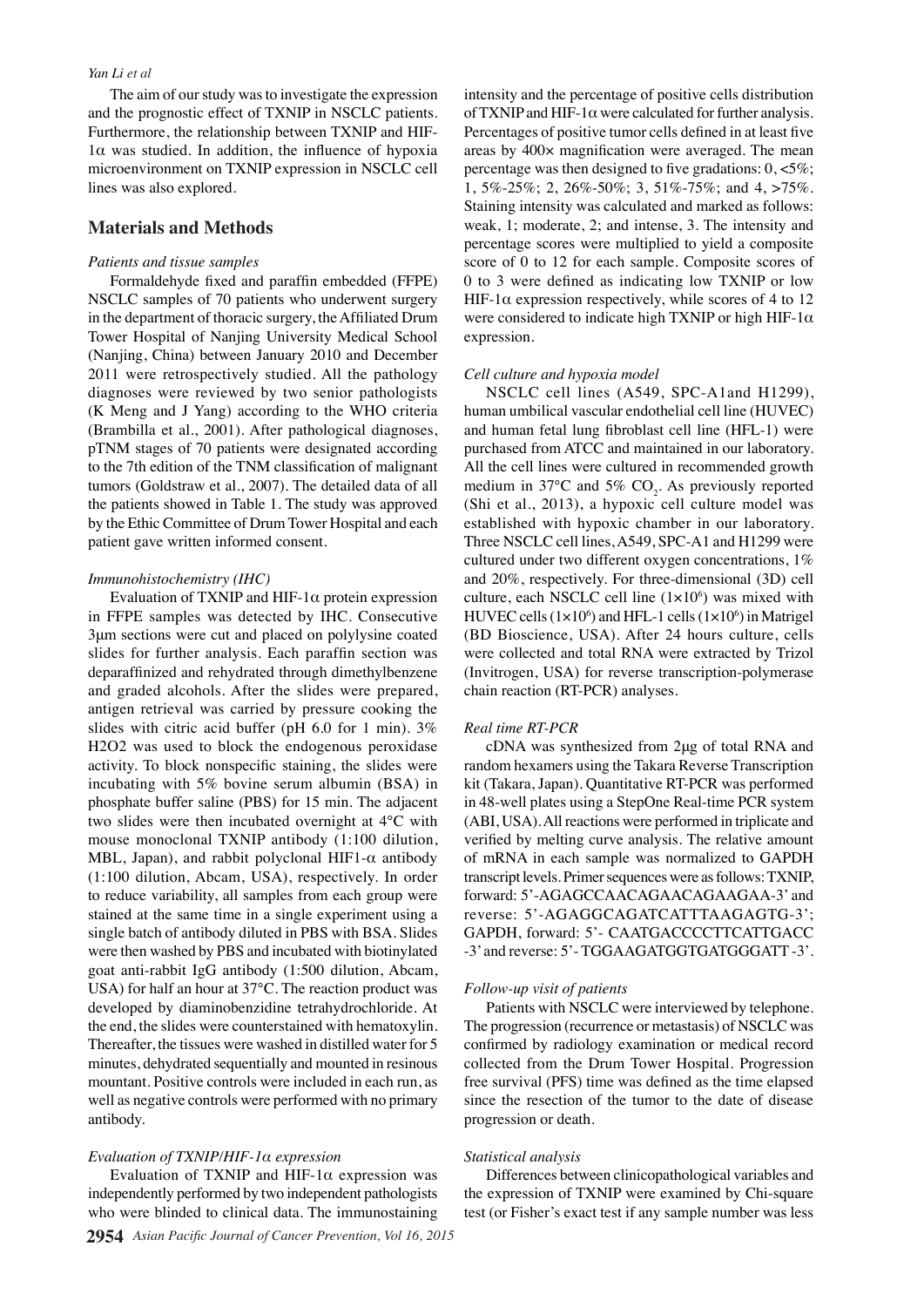than 5). Correlation between TXNIP and HIF-1α was carried out by Spearman Correlation. Survival curves were calculated using the Kaplan-Meier method and compared by the log-rank test. Multivariate Cox regression model analysis was established to assess the prognostic values of protein expression. Relative expression of TXNIP in cultured NSCLC cells was expressed as mean±SEM. Statistical significance was determined by one-way ANOVA, LSD and unpaired t tests. All analyses were performed with SPSS software, version 16.0 (SPSS, Inc., Chicago, IL, USA). All tests were two-sided and performed at a significance level of 0.05.

## **Results**

### *Expression of TXNIP was related with HIF-1α expression in NSCLC tumor samples*

HIF-1α was up-regulated in 51.4% (36/70) NSCLC tumor samples in our study and HIF-1 $\alpha$  was mainly located in tumor cell nucleus as indicated in Figure 1b. While TXNIP protein was located mainly in cytoplasm of NSCLC cells as shown in Figure 1d. A total of 45 patients (64.3%) showed TXNIP high expression. Interestingly, the distribution of HIF-1α expression in tumor section was significantly related with the distribution of TXNIP expression (Figure 1a and Figure 1c both negative; Figure 1b and Figure 1d both positive in the same tumor section). In addition, expression level of TXNIP was significantly correlated with HIF-1 $\alpha$  expression level (Figure 1e, Spearman Correlation=0.67, *P*=0.000).

## *TXNIP expression was up-regulated in NSCLC cell lines under hypoxic condition*

To further confirm the relationship between the expression of TXNIP and that of HIF-1 $\alpha$  in NSCLC, we established a tumor cell hypoxic culture model. Expression of TXNIP was up-regulated in all three NSCLC cell lines (A549, SPC-A1, and H1299) under hypoxic culture condition (1% O2) (Figure 2a). To mimic the tumor microenvironment, we mixed each of three NSCLC cells

with HUVEC and HFL-1 cells in Matrigel (Figure 2b). Consistent with common culture, expression of TXNIP was up-regulated in all three NSCLC 3D culture models under hypoxic culture condition (1% O2) (Figure 2c).

## *Patients with high TXNIP expression level had poorer prognosis*

The median PFS of 70 included NSCLC patients was 19.0 months (95%CI: 16.9, 21.1). Clinicopathological characteristics of NSCLC patients are listed in Table 1 by TXNIP expression level. There were no significant differences in age, gender, cell type, and pTNM stage between patients with high and low TXNIP expression (Ps>0.05). The median PFS in patients with high HIF-1 $\alpha$ expression was significantly shorter than that in those with low HIF-1 $\alpha$  expression [14.0 months (95%CI: 10.0, 18.0) *vs* 23.0 months (95%CI: 20.5, 25.5), *P*=0.002]. Similarly, the median PFS was 18.0 months (95%CI: 11.7, 24.3) in patients with high TXNIP expression and 23.0 months

## **Table 1. Characteristics of 70 Non-small Cell Lung Cancer Patients**

| <b>Patient Characteristics</b> | <b>TXNIP</b> Expression   |                          | P value      |
|--------------------------------|---------------------------|--------------------------|--------------|
|                                | High $(45)$<br>$No. (\%)$ | Low $(25)$<br>No. $(\%)$ |              |
| Age                            |                           |                          |              |
| <60 years old                  | 18(40)                    | 10(40)                   | 1.00         |
| $\geq 60$ years old            | 27(60)                    | 15(60)                   |              |
| Gender                         |                           |                          | 0.40         |
| Female                         | 10(22.2)                  | 8(32.0)                  |              |
| Male                           | 35 (77.8)                 | 17(68.0)                 | 100.0        |
| Cell type                      |                           |                          | 0.44         |
| Adenocarcinoma                 | 30(66.7)                  | 14(56.0)                 |              |
| Squamous                       | 15(33.3)                  | 11(44.0)                 |              |
| pTNM stage                     |                           |                          | 75.0<br>0.98 |
| I                              | 22(48.9)                  | 12(48.0)                 |              |
| Н                              | 13 (28.9)                 | 7(28.0)                  |              |
| Ш                              | 10(22.2)                  | 6(24.0)                  | 50.0         |
| HIF-1α expression              |                           |                          | < 0.001      |
| High                           | 34 (75.6)                 | 2(8.0)                   |              |
| Low                            | 11 (24.4)                 | 23(92.0)                 |              |



**Figure 1. Expression of TXNIP and HIF-1α in NSCLC Tumor Samples.** a and b, Negative and positive expression of HIF-1 $\alpha$  on the same section of one sample. c and d, Negative and positive expression of TXNIP at the same positions on the same sections as in a and b correspondingly. e, The relation between TXNIP expression and HIF-1α expression, Spearman Correlation=0.673, *P*=0.000. Scale bar, as indicated in the figure

**46.8 56.3**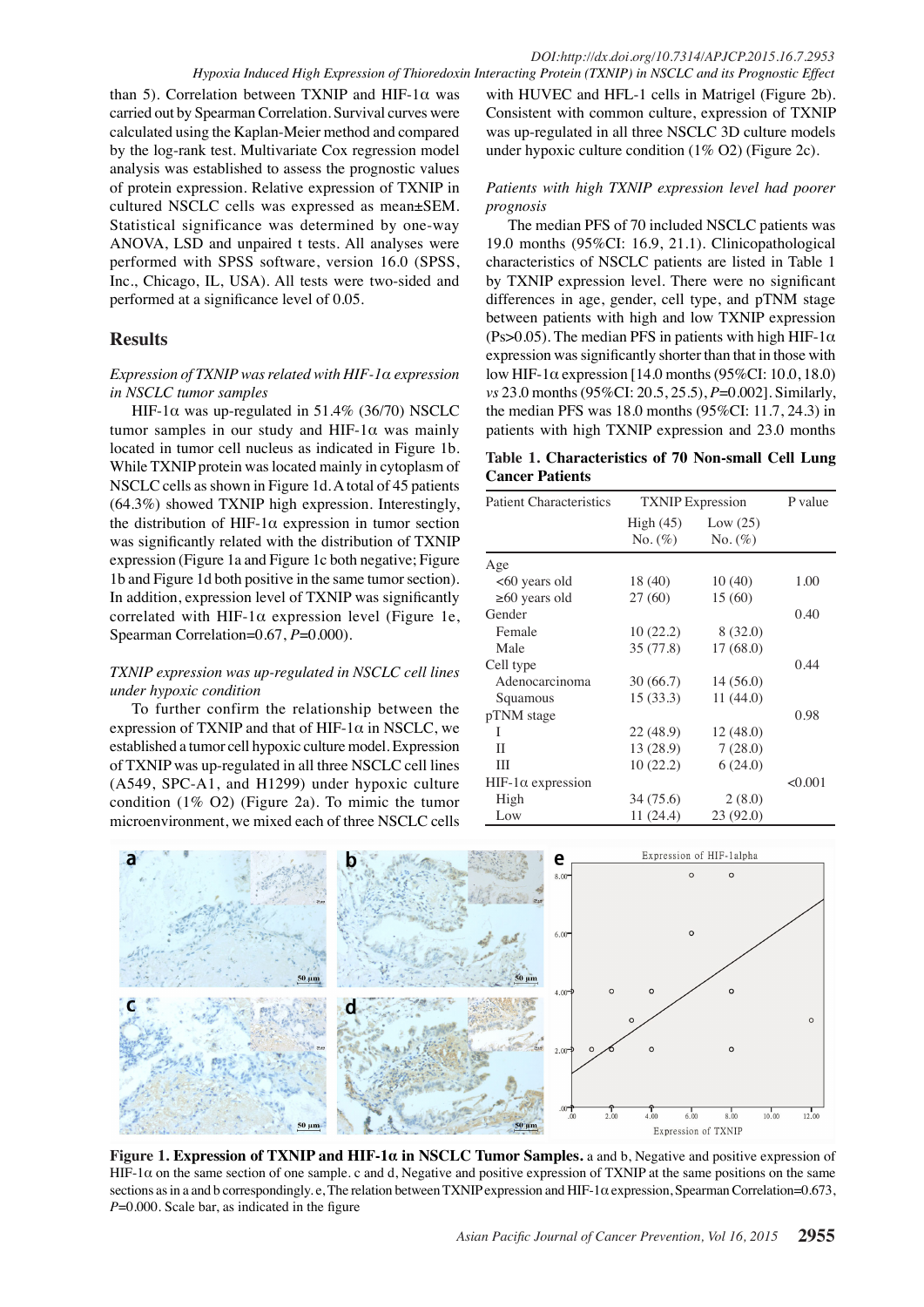

**Figure 2. Expression of TXNIP in NSCLC Cell Lines Under Hypoxic Culture Condition.** NSCLC cells alone or mixed with interstitial cells were cultured under different oxygenic conditions (1%  $\rm O_2$  and 20%  $\rm O_2$ ). a, Expression of TXNIP was up-regulated in all three NSCLC cell lines (A549, SPC-A1, and H1299) under hypoxic culture condition (1% O<sub>2</sub>). b, H&E staining of the mixed culture (3D culture model) of NSCLC cells with interstitial cells (human umbilical vascular endothelial cell (HUVEC) and human fetal lung fibroblast cell (HFL-1)). It could mimic the real tumor microenvironment. c, Expression of TXNIP was upregulated in all three NSCLC 3D culture models under hypoxic culture condition (1%  $O_2$ )



**Figure 3. Prognostic Effects of TXNIP and HIF-1α in NSCLC.** a, The median PFS in patients with high HIF-1α expression was significantly shorter than that in those with low HIF-1α expression [14.0 months (95% CI: 10.0, 18.0) *vs* 23.0 months (95% CI: 20.5, 25.5), P=0.002]. b, The median PFS was 18.0 months (95% CI: 11.7, 24.3) in patients with high TXNIP expression and 23.0 months (95% CI: 17.6, 28.4) in those with low TXNIP expression (P=0.02)

(95%CI: 17.6, 28.4) in those with low TXNIP expression. The Kaplan-Meier PFS curve showed a significant separation  $(P=0.02,$  Figure 3). In univariate analysis, there was a significant association of TXNIP expression level with PFS (hazard ratio: 2.32; 95%CI: 1.05, 5.16; *P*=0.04). In multivariate analysis adjusting for age, gender, cell type, and pTNM stage, the significance remained (hazard ratio: 2.46; 95%CI: 1.08, 5.56; *P*=0.03).

#### **Discussion**

In present study, we showed high TXNIP expression was associated with a shorter PFS in NSCLC patients. More importantly, our study demonstrated that TXNIP expression was related with HIF-1 $\alpha$  expression in NSCLC and up-regulated under hypoxic condition.

Hypoxia inducible factor-1 (HIF-1) is the first identified mediator of cell response to hypoxia in mammalian cells cultured under reduced oxygen tension (Semenza and Wang, 1992). This transcription factor is a heterodimer composed of two subunits: an oxygen-sensitive HIF-1α and a constitutively expressed HIF-1β. The subunits of HIF-1 bind together to acquire transcriptional properties, allowing it to regulate the transcriptional activity of hundreds of genes that promote cancer cell survival in hypoxic conditions. Levels of HIF-1 $\alpha$  protein increase exponentially as oxygen concentration declines (Semenza, 2011). One of the tumor progression characteristics is the tumor cell growth microenvironment turns to be a hypoxia condition. Tumor growth, invasion, energy metabolism and incompletion of the local blood vessels lead to a hypoxic state in local tissue. TXNIP has been shown to be a hypoxia-induced gene in human microvascular endothelial cells (Le Jan et al., 2006) and in murine heart (Karar et al., 2007). TXNIP has also been reported to be induced during hypoxia in a HIF-dependent manner in pancreatic cancer (Baker et al., 2008). In our study, TXNIP expression was up-regulated in NSCLC cell lines under hypoxic condition, which is consistent with previous studies. The mechanism through which TXNIP expression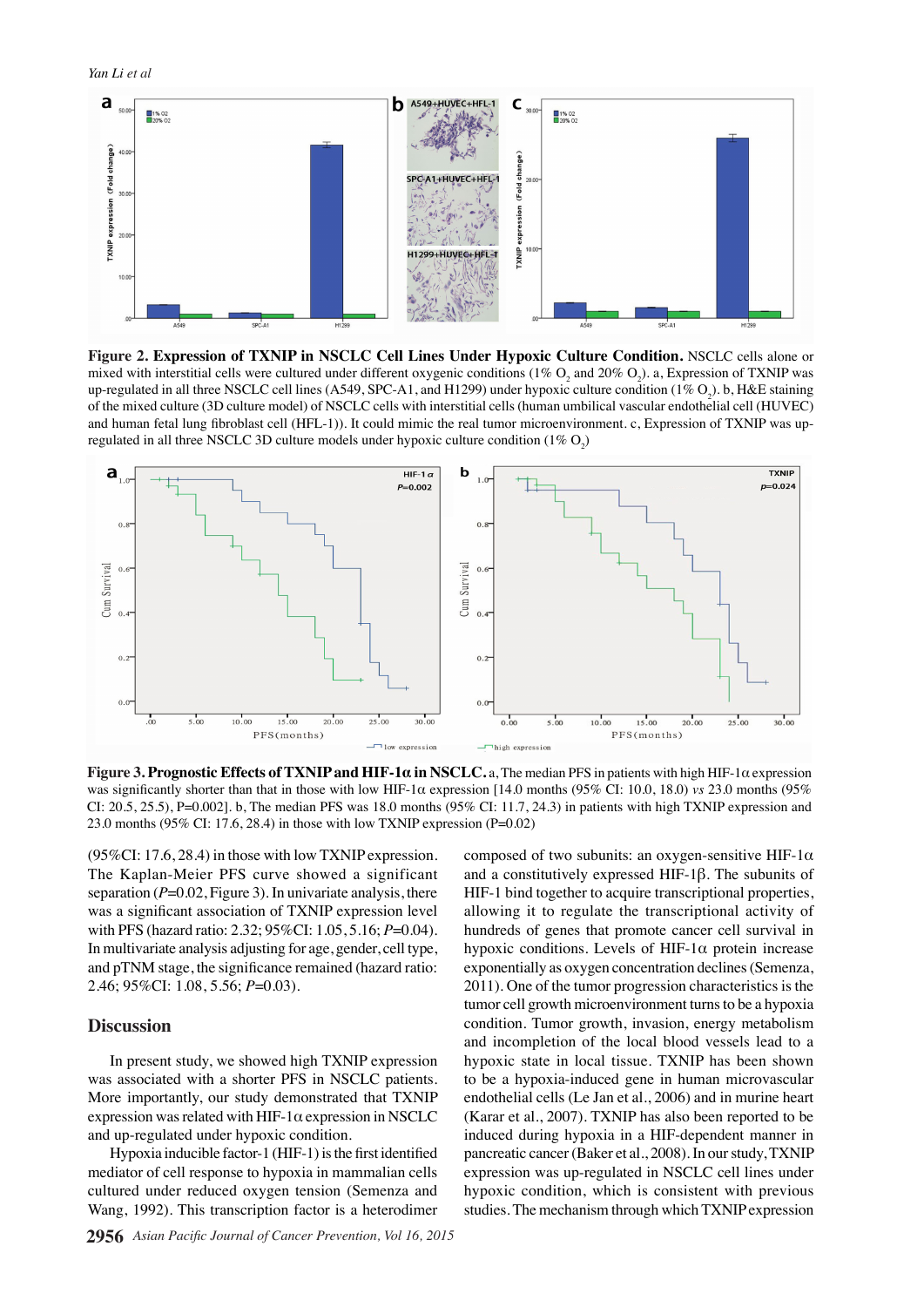was regulated by hypoxia has not been confirmed. Some report showed the regulation of TXNIP in hypoxia was mediated via the inhibition of 4E-BP1/eIF4E axis of mTORC1 (Wong and Hagen, 2013). On the other hand, TXNIP may also have some effect on HIF-1 $\alpha$  expression. Some study reported that TXNIP might mediate HIF-1 $\alpha$ translocation from the nucleus to the cytoplasm and target HIF-1 $\alpha$  to degradation (Shin et al., 2008). These results suggested that there might be more complex mechanisms involving TXNIP and HIF-1 $\alpha$  in cancer cell survival, which need further investigating.

TXNIP was originally discovered by virtue of its strong regulation by vitamin D. Expression of TXNIP was upregulated in HL-60 cells stimulated with  $1\alpha$ , 25-dihydroxyvitamin D3, and was augmented by glucose, adenosine-containing molecules, the HDAC inhibitor SAHA, 5-fluorouracil, deprivation of serum or IL-2 in cell culture, carcinogens, ceramide, etoposide, hydrogen peroxide  $(H_2O_2)$ , heat shock, TGF-β, ultraviolet light, glucocorticoid, allose treatment and LPS (Masutani et al., 2012). Expression level of TXNIP is influenced by a variety of conditions, suggesting different roles in different biological processes including apoptosis, growth, and differentiation. Some reports have shown downregulation of TXNIP expression in tumor cells and could be upregulated by some anticancer agent (Yoshioka et al., 2006). However, high expression of TXNIP was here observed in NSCLC cell lines and was associated with shorter PFS in NSCLC patients.

Many apoptotic stimuli including anisomysin, oxidative stress, and suberoylanilide hydroxamic acid could induce the rapid upregulation of TXNIP (Butler et al., 2002). However, the effects of enforced TXNIP overexpression on apoptosis were different depending on cell types. In NIH3T3 fibroblasts, SNU stomach tumor cells, and 293 cells, TXNIP overexpression was not sufficient to induce apoptosis (Junn et al., 2000). Previous studies that used a high concentration of reactive oxygen species (ROS) indicated TXNIP was proapoptotic via activation of multiple death pathways (Chen et al., 2008). However, recent data show that in response to physiological levels of ROS, TXNIP is actually prosurvival (World et al., 2011). TXNIP promotes inflammation in endothelial cells (EC) by binding to thioredoxin-1 (TRX1) in a redox-dependent manner. The TXNIP-TRX1 complex acts as a redox-sensitive mediator to control VEGFR2 signaling, thereby promoting cell survival under conditions of oxidative stress. Different associations of TXNIP in distinct tumor cells imply that TXNIP might play multiple roles.

In conclusion, we investigated the expression of TXNIP in NSCLC and correlated the expression level of TXNIP with poor prognosis. Although it is obviously necessary to study much more cases, these findings suggest that TXNIP might be a useful biomarker to predict the prognosis of NSCLC patients. We also showed that TXNIP was induced in response to hypoxia in NSCLC. A better understanding of the regulatory mechanisms controlling TXNIP expression may prove beneficial in the development of additional therapeutic strategies to modulate TXNIP in cancer.

## **Acknowledgements**

The work was supported by grant from Natural Science Foundation of Jiangsu Province (BK20130089 to Yan Li). The authors would like to thank Jun Yang, MD., (Department of Pathology, The Affiliated Drum Tower Hospital of Nanjing University Medical School, Nanjing, China) for his technical assistance in the evaluation of the immunostained samples.

## **References**

- Ahsan MK, Masutani H, Yamaguchi Y, et al (2006). Loss of interleukin-2-dependency in HTLV-I-infected T cells on gene silencing of thioredoxin-binding protein-2. *Oncogene*, **25**, 2181-91.
- Aitken CJ, Hodge JM, Nishinaka Y, et al (2004). Regulation of human osteoclast differentiation by thioredoxin binding protein-2 and redox-sensitive signaling. *J Bone Miner.Res*, **19**, 2057-64.
- Baker AF, Koh MY, Williams RR, et al (2008). Identification of thioredoxin-interacting protein 1 as a hypoxia-inducible factor 1alpha-induced gene in pancreatic cancer. *Pancreas*, **36**, 178-86.
- Brambilla E, Travis WD, Colby TV, Corrin B, Shimosato Y (2001). The new World Health Organization classification of lung tumours. *Eur Respir J*, **18**, 1059-68.
- Butler LM, Zhou X, Xu WS, et al (2002) The histone deacetylase inhibitor SAHA arrests cancer cell growth, up-regulates thioredoxin-binding protein-2, and down-regulates thioredoxin. *Proc Natl Acad Sci USA*, **99**, 11700-5.
- Chen J, Hui ST, Couto FM, et al (2008). Thioredoxin-interacting protein deficiency induces Akt/Bcl-xL signaling and pancreatic β-cell mass and protects against diabetes. *FASEB J*, **22**, 3581-94.
- Chen KS, DeLuca HF (1994). Isolation and characterization of a novel cDNA from HL-60 cells treated with 1, 25-dihydroxyvitamin D-3. *Biochim Biophys Acta*, **1219**, 26-32.
- Corbett JA (2008). Thioredoxin-interacting protein is killing my beta-cells!. *Diabetes*, **57**, 797-8.
- Fraga A, Ribeiro R, Medeiros R (2009). Tumor hypoxia: the role of HIF. *Actas Urol Esp*, **33**, 941-51.
- Goldstraw P, Crowley J, Chansky K, et al (2007). The IASLC Lung Cancer Staging Project: proposals for the revision of the TNM stage groupings in the forthcoming (seventh) edition of the TNM classification of malignant tumours. *J Thorac Oncol*, **2**, 706-14.
- Junn E, Han SH, Im JY, et al (2000). Vitamin D3 up-regulated protein 1 mediates oxidative stress via suppressing the thioredoxin function. *J Immunol*, **164**, 6287-95.
- Karar J, Dolt KS, Mishra MK, et al (2007). Expression and functional activity of pro-oxidants and antioxidants in murine heart exposed to acute hypobaric hypoxia. *FEBS Lett*, **581**, 4577-82.
- Lee KN, Kang HS, Jeon JH, et al (2005). VDUP1 is required for the development of natural killer cells. *Immunity*, **22**, 195-208.
- Le Jan S, Le Meur N, Cazes A, et al (2006). Characterization of the expression of the hypoxia-induced genes neuritin, TXNIP and IGFBP3 in cancer. *FEBS Lett*, **580**, 3395-400.
- Masutani H, Yoshihara E, Masaki S, Chen Z, Yodoi J (2012). Thioredoxin binding protein (TBP)-2/Txnip and α-arrestin proteins in cancer and diabetes mellitus. *J Clin Biochem Nutr*, **50**, 23-34.

Oka S, Yoshihara E, Bizen-Abe A, et al (2009). Thioredoxin